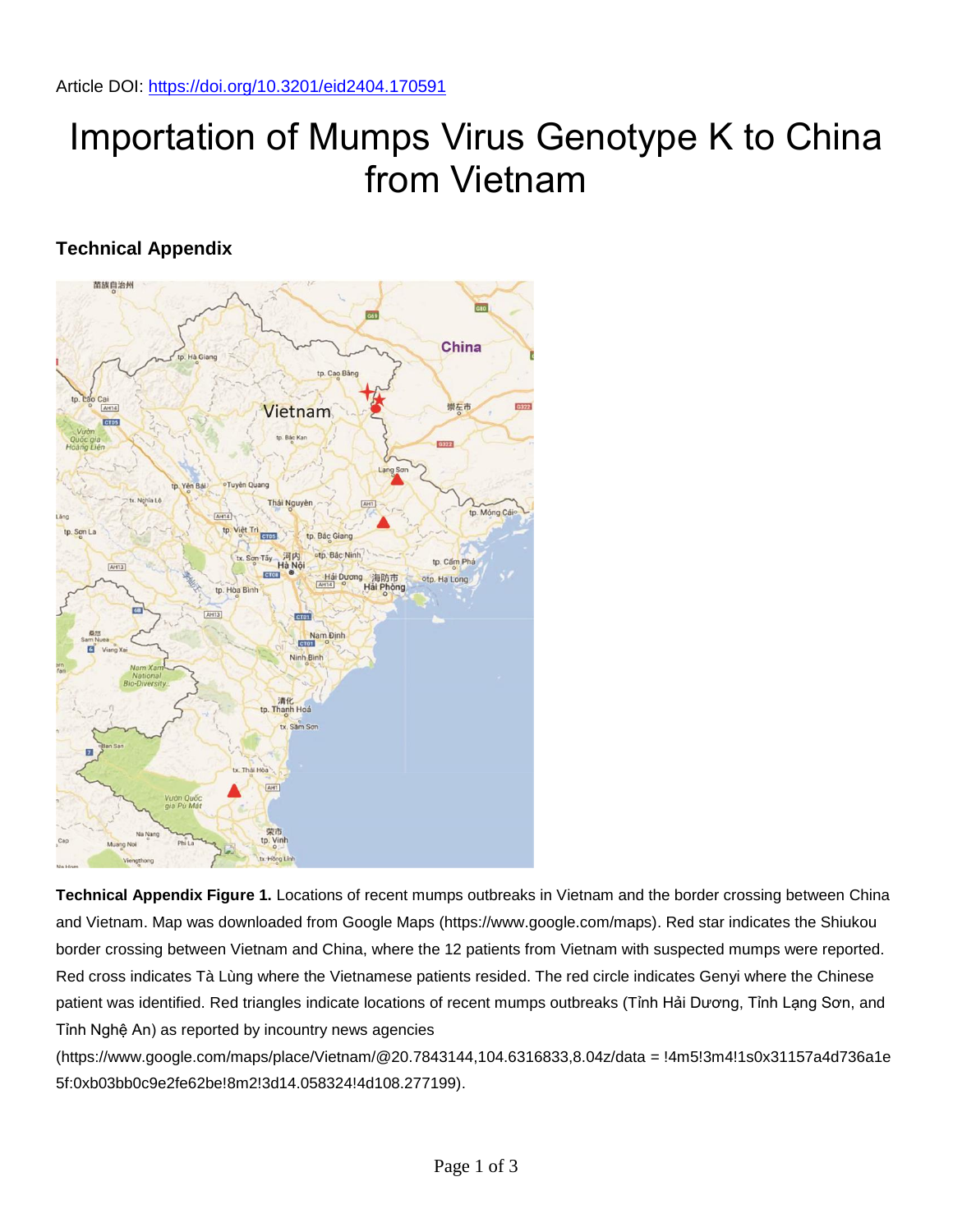

**Technical Appendix Figure 2.** Phylogenetic tree of small hydrophobic genes of 13 mumps virus strains isolated in China and Vietnam compared with reference isolates. Solid black circles indicate MuV K strains isolated in this study. The tree was constructed by using the neighbor-joining method in MEGA6 software (*1*).The Kimura-2 parameter model was used, and robustness of internal branches was determined by using 500 bootstrap replications. Numbers along branches are bootstrap values. Scale bar indicates nucleotide substitutions per site. MuV, mumps virus.